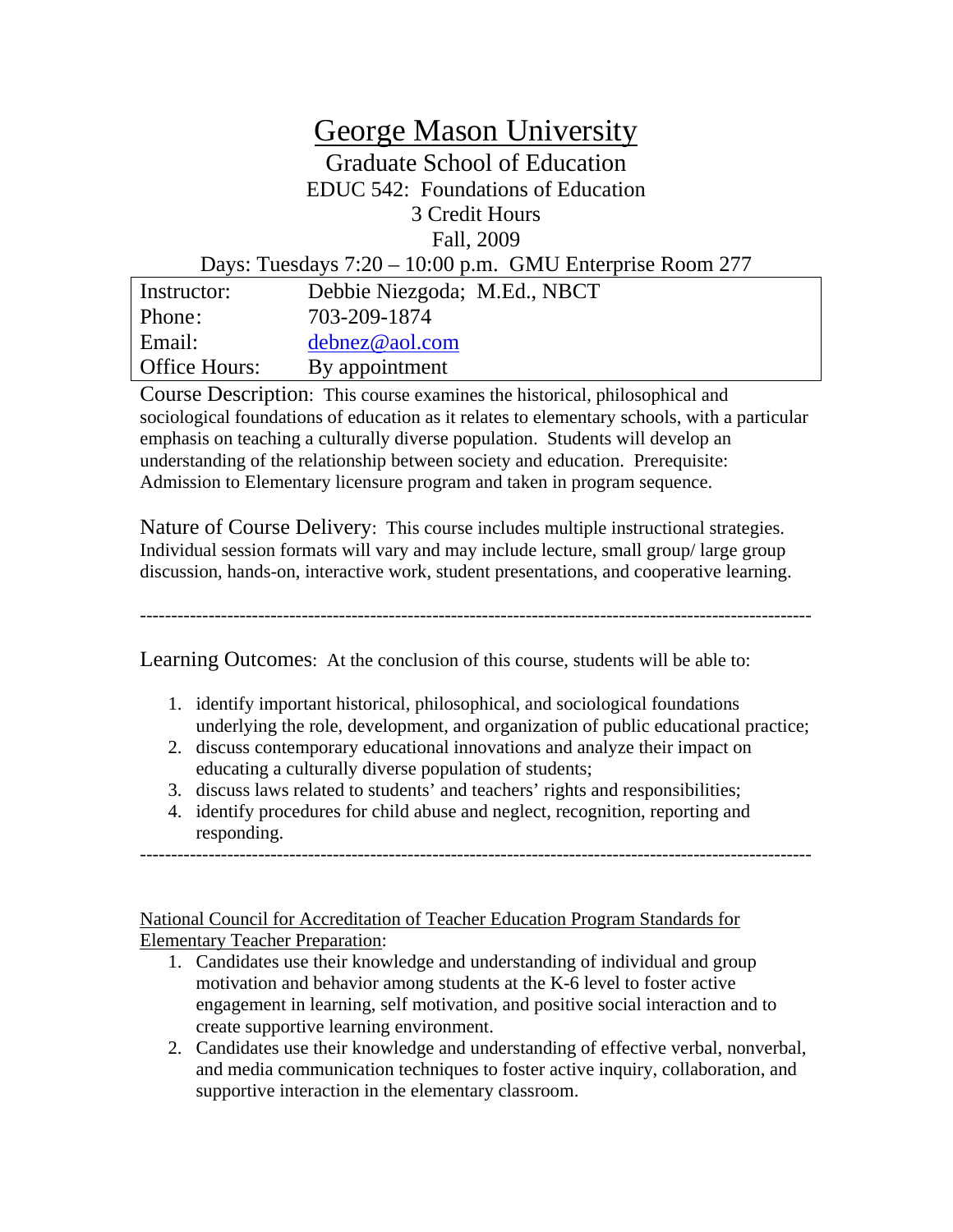3. Candidates understand practices and behaviors that identify and develop the competence of a professional career teacher.

#### **8 VAC 20-25-30. Technology standards.**

A.Instructional personnel shall be able to demonstrate effective use of a computer system and utilize computer software.

B.Instructional personnel shall be able to apply knowledge of terms associated with educational computing and technology.

C. Instructional personnel shall be able to apply computer productivity tools for professional use.

D.Instructional personnel shall be able to use electronic technologies to access and exchange information.

------------------------------------------------------------------------------------------------------------

#### Readings and Materials:

- 1. Banks, J. A. (2008). *An introduction to multicultural education (4th ed)*. Boston: Pearson.
- 2. Dewey, J. (1938/1997). *Experience and Education*. Touchstone/Simon & Schuster: New York.
- 3. Kozol, J. (1991). *Savage inequalities: Children in America's schools*. New York: Harper Perennial.
- 4. Spring, J. (2008). *American education (13<sup>th</sup> ed.)*. New York: McGraw Hill.
- 5. Virginia's *Standards of Learning for K-6* ([http://www.pen.k12.va.us\)](http://www.pen.k12.va.us/)
- 6. Articles may also be accessed online.

#### Suggested Readings:

Freire, P. (2000). *Pedagogy of the Oppressed (30<sup>th</sup> Anniversity Ed.)*. Continuum International Publishing Group: New York.

- Howard, G. (1999). *We can't teach what we don't know: White teachers, multiracial schools.* New York: Teachers College Press.
- Ladson-Billings, G. (1994). *The Dreamkeepers: Successful teachers of African American children*. San Francisco: Jossey-Bass.
- Tanner, L. N. (1997). *Dewey's laboratory school: Lessons for today*. New York: Teachers College Press.

------------------------------------------------------------------------------------------------------------

### Course Requirements:

1. Class Participation (5%): In order to take full advantage of our in-class discussions and to exercise the dispositions of an effective educator, teacher candidates must be present and engaged. In this regard, repeated tardies and/or absences will result in a deduction in the candidate's class participation grade as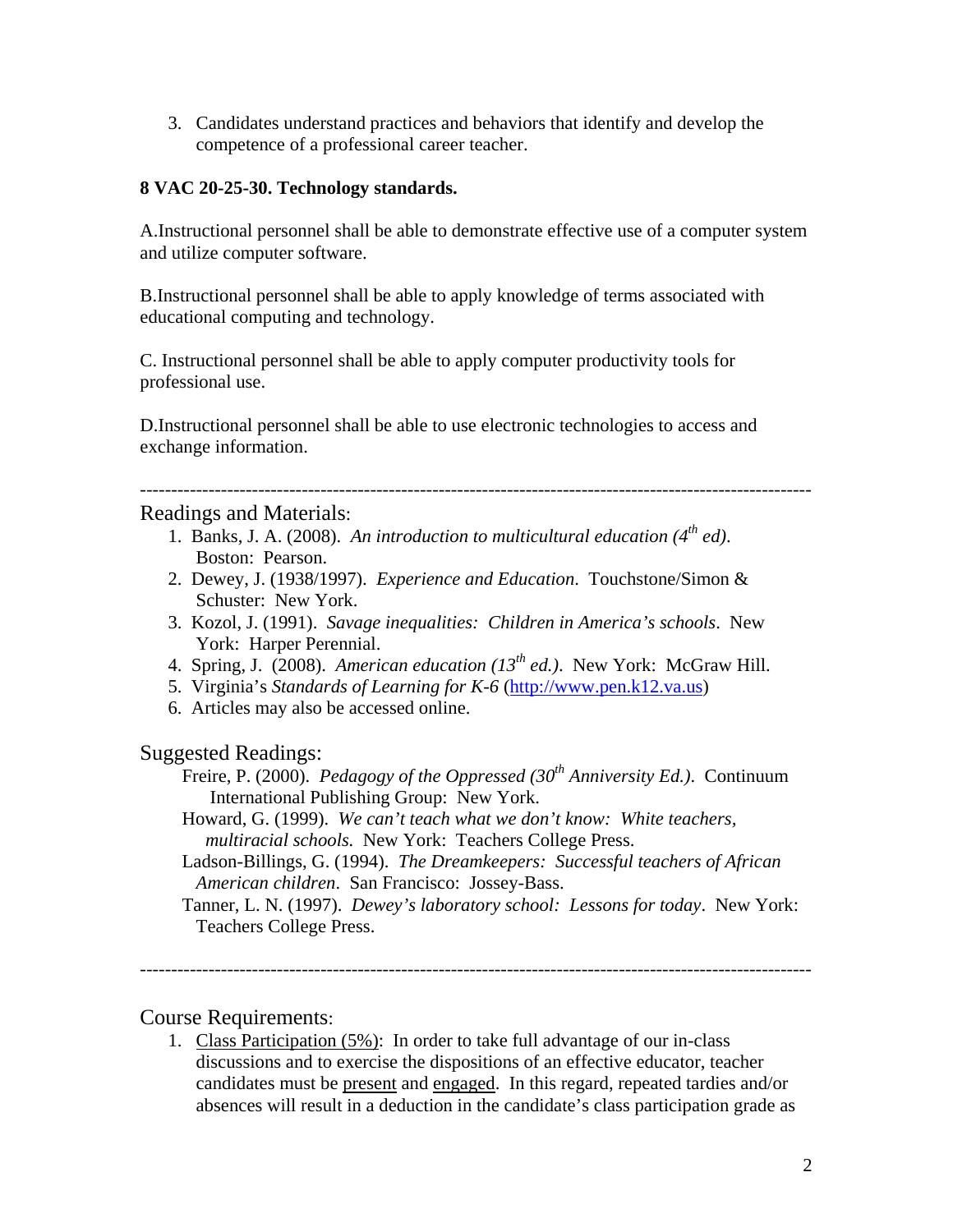well as a mandatory conference with the instructor. Also reading summaries will be used to engage your thinking on the day's topics.

- 2. Blackboard Discussions (5%): Candidates will respond in three electronic discussions related to class topics through the use of GSE's conferencing system, Blackboard. They can access this electronic bulletin board at [http://blackboard.gmu.edu.](http://blackboard.gmu.edu/)
- 3. Law Presentation (15%): In small groups, candidates will provide information, via a PowerPoint presentation and a handout, on current laws that have an impact on education. Laws may include copyright laws, privacy issue, protection of students on the Internet, religion, least restrictive environment, sexual harassment, violence in schools, and child abuse. Candidates will research the current law and present different interpretations of the law and its influence on education. Visual charts and graphics may be used to help clarify concepts. See LawQuest at [http://mason.gmu.edu/~dspragu1/lawquest.html](http://mason.gmu.edu/%7Edspragu1/lawquest.html)
- 4. A Schooling Comparison (20%): In order to better understand schooling inequities, candidates will compare their schooling to a school district described in Kozol's book as well as a local school district (Arlington, Fairfax, Loudon). Specifically, candidates will research their former school district and create a diagram that presents the statistics of both school districts as well as write a summary.
- 5. Educational Philosophy (4-6 pages) (20%): Being aware of their personal philosophical approach to education will benefit students as they develop an understanding about teaching styles and beliefs. Students will write a paper describing how course readings and other literature influence their educational philosophy. To identify their philosophy, students should use information from their readings, class discussions, and experiences. The philosophy should include information regarding the goals of education, roles of students, roles of teachers, teaching methods, and assessing student learning. Exemplary papers will also include a discussion of historical influences, the use of technology, and classroom organization and management.
- 6. **PBA**- **Reflective Practitioner (35%):** In order to become reflective practitioners for a multicultural classroom, candidates must reflect on a variety of professional issues that teachers confront in their day-to-day teaching as well as the broader educational and social context which affects the work of the public school teacher. To this end, the candidates will analyze a current issue/innovation around race and culture, gender equity, special education, social class, or language diversity. They will then relate it to historical and sociological trends/perspectives as well as to their own experiences.

Grading Scale: A=93-100; A-=90-92; B+=87-89; B=80-86; C=70-79; F=below 70 *Remember: A course grade less than B requires that you retake the course.*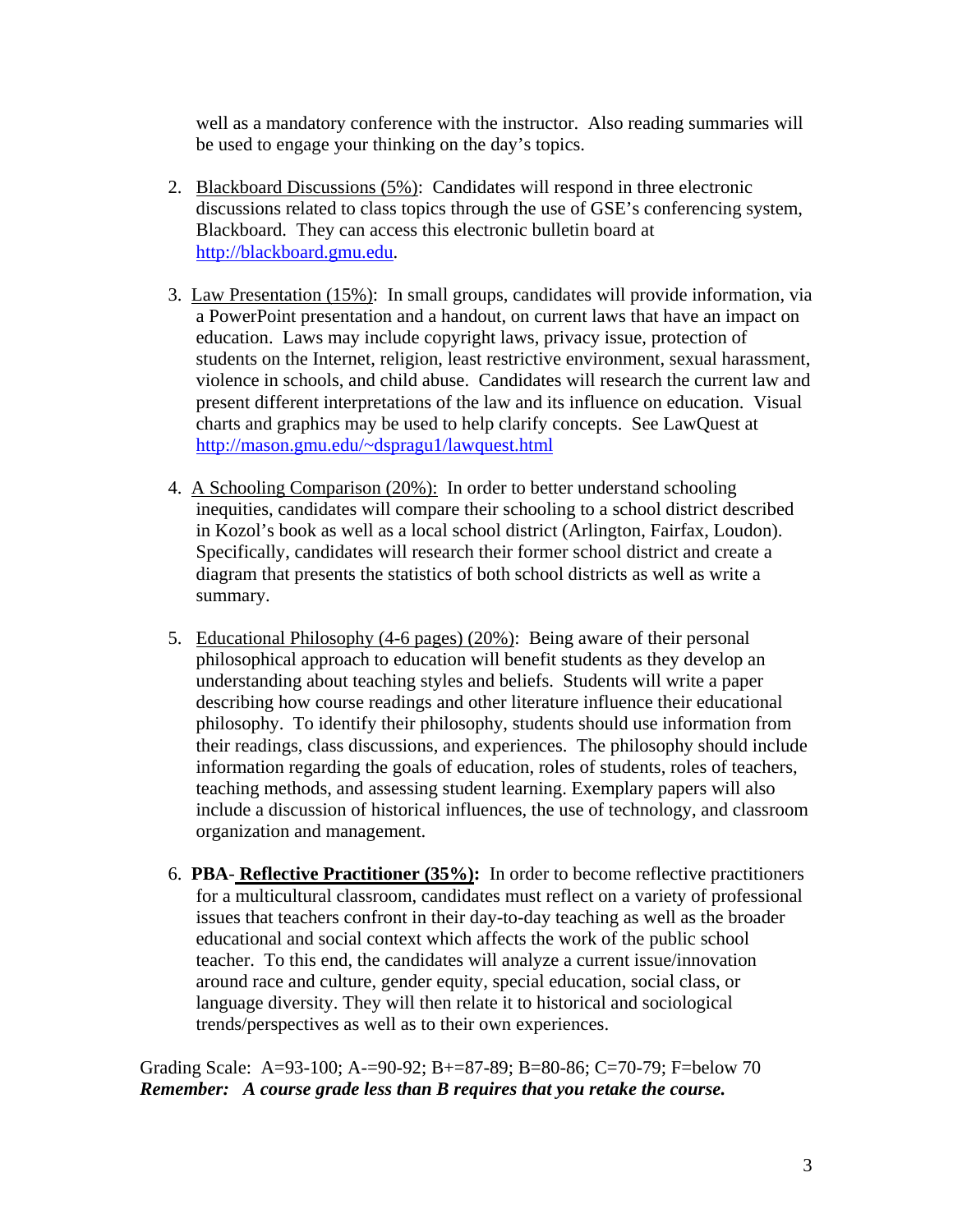In general, oral and written assignments will be evaluated  $A, A, B, B, C$  or F. The Law Presentation, Schooling Comparison, Essay Analysis, and Performance-Based Assessment will be evaluated using rubrics. Each rubric will consist of criteria provided on handouts and will be discussed in class.

#### **University and Elementary Program Policies:**

Cell Phones. The university has a policy that requests that students turn off pagers and cell phones before class begins. One cell phone will remain on in class that is registered with the Mason Alert System. Visit [https://alert.gmu.edu](https://alert.gmu.edu/), to find out more about Mason's alert system for GMU emergencies.

The Graduate School of Education (GSE) expects that all students abide by the following: Students are expected to exhibit professional behavior and dispositions. See gse.gmu.edu for a listing of these dispositions.

Students must follow the guidelines of the University Honor Code. See [http://www.gmu.edu/catalog/apolicies/#TOC\\_H12](http://www.gmu.edu/catalog/apolicies/#TOC_H12) for the full honor code. Honor Code. To promote a stronger sense of mutual responsibility, respect, trust, and fairness among all members of the University community and with the desire for greater academic and personal integrity, GMU has set forth a code of honor that includes policies on cheating, attempted cheating, lack of class participation in group work, plagiarism, lying and stealing (see link above). The Elementary Program abides by these policies and takes them seriously.

Students must agree to abide by the university policy for Responsible Use of Computing. See [http://mail.gmu.edu](http://mail.gmu.edu/) and click on Responsible Use of Computing at the bottom of the screen.

Students with disabilities who seek accommodations in a course must be registered with the GMU Disability Resource Center (DRC) and inform the instructor, in writing, at the beginning of the semester. See [www.gmu.edu/student/drc](http://www.gmu.edu/student/drc) or call 703-993-2474 to access the DRC.

#### **Elementary Program Policies:**

Attendance. This is an advanced graduate level course, therefore the quality of your work, attendance, and informed participation are expected to be of the highest caliber. Unless it is an emergency situation, no absences are excused. Should you need to miss a class, it is your responsibility to inform the instructor ahead of time, turn in your assignments, collect any notes/assignments from a colleague, and do your utmost to remain current in the class. (See GMU Catalog, page 32.)

Late Assignments. Prior consent of the instructor must be received for late assignments. If prior consent is not received, points will be deducted.

Quality of Written Work. Written work should be word-processed in 12-point font. Legibility, organizational clarity, and standard English usage and mechanics are expected of graduate students. Unacceptable work may be returned for editing prior to grading. Quotations, paraphrases, and references must appear in proper APA format. If you require special assistance, see the instructor.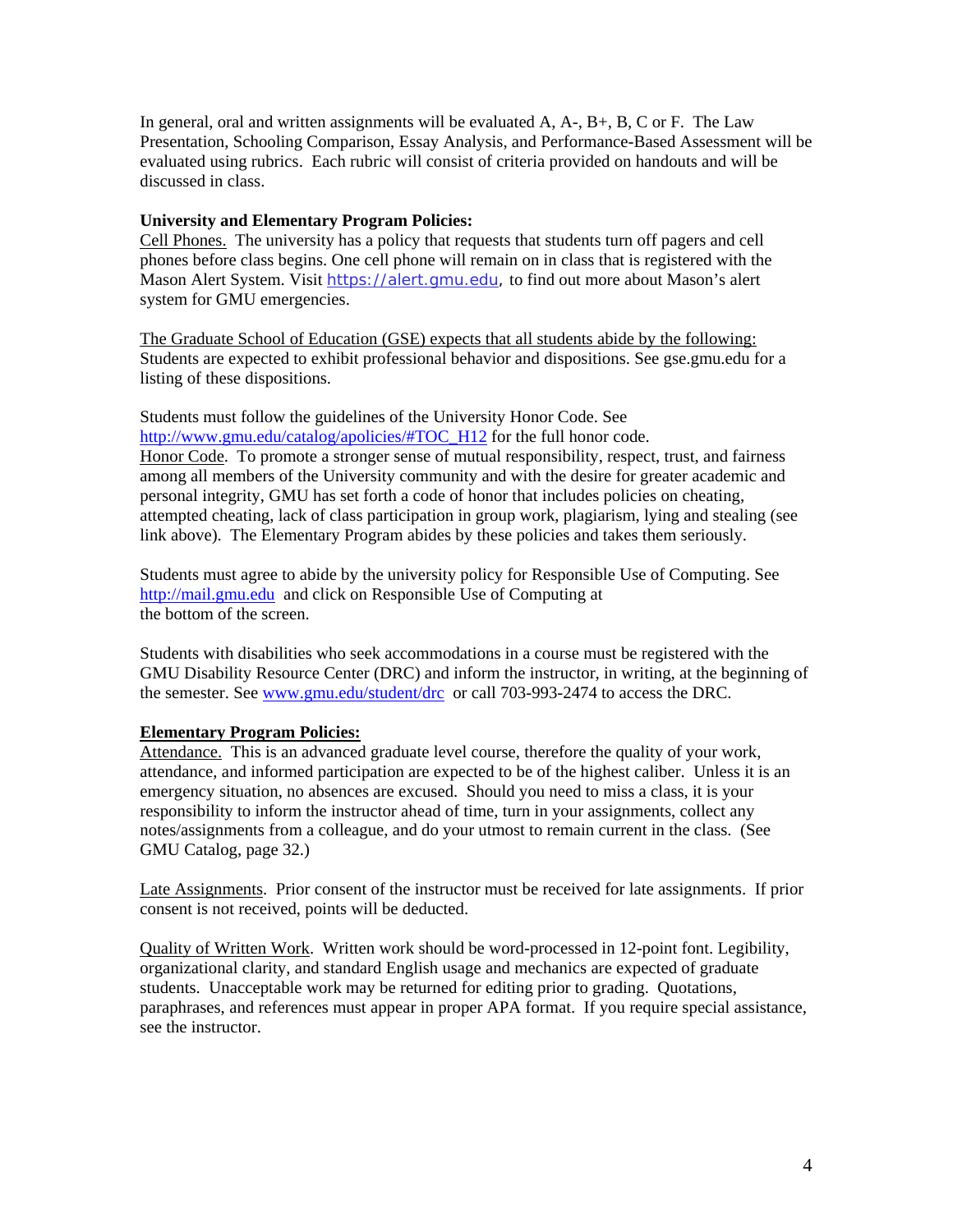## Course Outline/ Schedule

| Date           | Topic              | <b>Course Readings</b> | Question of the<br>Day | <b>Assignments Due</b> |
|----------------|--------------------|------------------------|------------------------|------------------------|
| Week 1         | Introduction       |                        | What can I gain        |                        |
|                |                    |                        |                        |                        |
| (September 1)  | Review Syllabus    |                        | from                   |                        |
|                |                    |                        | understanding the      |                        |
|                |                    |                        | foundations of         |                        |
|                |                    |                        | education?             |                        |
|                |                    |                        | (L.O. 1)               |                        |
| Week 2         | Goals of Public    |                        |                        | Blackboard             |
|                |                    | Spring Chs. 1-2        | What is the goal of    |                        |
| (September 8)  | Schooling          |                        | American public        | Discussion #1          |
|                |                    |                        | schools?               |                        |
|                |                    |                        | (L.O. 1)               |                        |
| Week 3         | Child abuse and    |                        | Under which laws       |                        |
| (September 15) | neglect,           |                        | are teachers           |                        |
|                |                    |                        |                        |                        |
|                | recognition,       |                        | governed?              |                        |
|                | reporting and      |                        | Under which laws       |                        |
|                | responding;        |                        | are teachers           |                        |
|                | PowerPoint         |                        | governed?              |                        |
|                | Presentations      |                        | (L.O. 3 & 4)           |                        |
|                |                    |                        |                        |                        |
| Week 4         | The Courts and the | Spring Ch. 10          | What is the impact     |                        |
| (September 22) | Schools            |                        | of the courts on       |                        |
|                |                    |                        |                        |                        |
|                |                    |                        | schools today?         |                        |
|                |                    |                        | (L.0.3)                |                        |
| Week 5         | Equality of        | Spring Chs. 3-4        | Under which            | Law PowerPoint         |
| (September 29) | Opportunity        |                        | conditions do          |                        |
|                |                    |                        | schools foster         |                        |
|                |                    |                        | equality of            |                        |
|                |                    |                        | opportunity?           |                        |
|                |                    |                        |                        |                        |
|                |                    |                        | (L.O. 1)               |                        |
| Week 6         | Library Visit      |                        | Which                  |                        |
| (October 6)    |                    |                        | issue/innovation       |                        |
|                |                    |                        | am I interested in     |                        |
|                |                    |                        | pursuing?              |                        |
|                |                    |                        | (L.O. 2)               |                        |
| Week 7         | Columbus Holiday   |                        |                        |                        |
| (October 13)   | Break - Monday     |                        |                        |                        |
|                | classes held on    |                        |                        |                        |
|                |                    |                        |                        |                        |
|                | Tuesday            |                        |                        |                        |
|                |                    |                        |                        |                        |
| Week 8         | Multicultural      | Spring Chs. 5,         | What is the goal of    | Blackboard             |
| (October 20)   | Education          | Banks Chs. 1-4         | multicultural          | Discussion #2          |
|                |                    |                        |                        |                        |
|                |                    |                        | education?             |                        |
|                |                    |                        | (L.O. 2)               |                        |
| Week 9         | Power and Control  | Spring Ch. 6,          | What is needed by      |                        |
| (October 27)   |                    | Banks Chs. 5-9         | educators to           |                        |
|                |                    |                        | effectively            |                        |
|                |                    |                        | function in            |                        |
|                |                    |                        |                        |                        |
|                |                    |                        | multicultural          |                        |
|                |                    |                        | classrooms?            |                        |
|                |                    |                        | (L.O. 2)               |                        |
| Week 10        |                    | Kozol (assigned        | How does your          | Schooling              |
| (November 3)   |                    | chapters)              | schooling              | Comparison             |